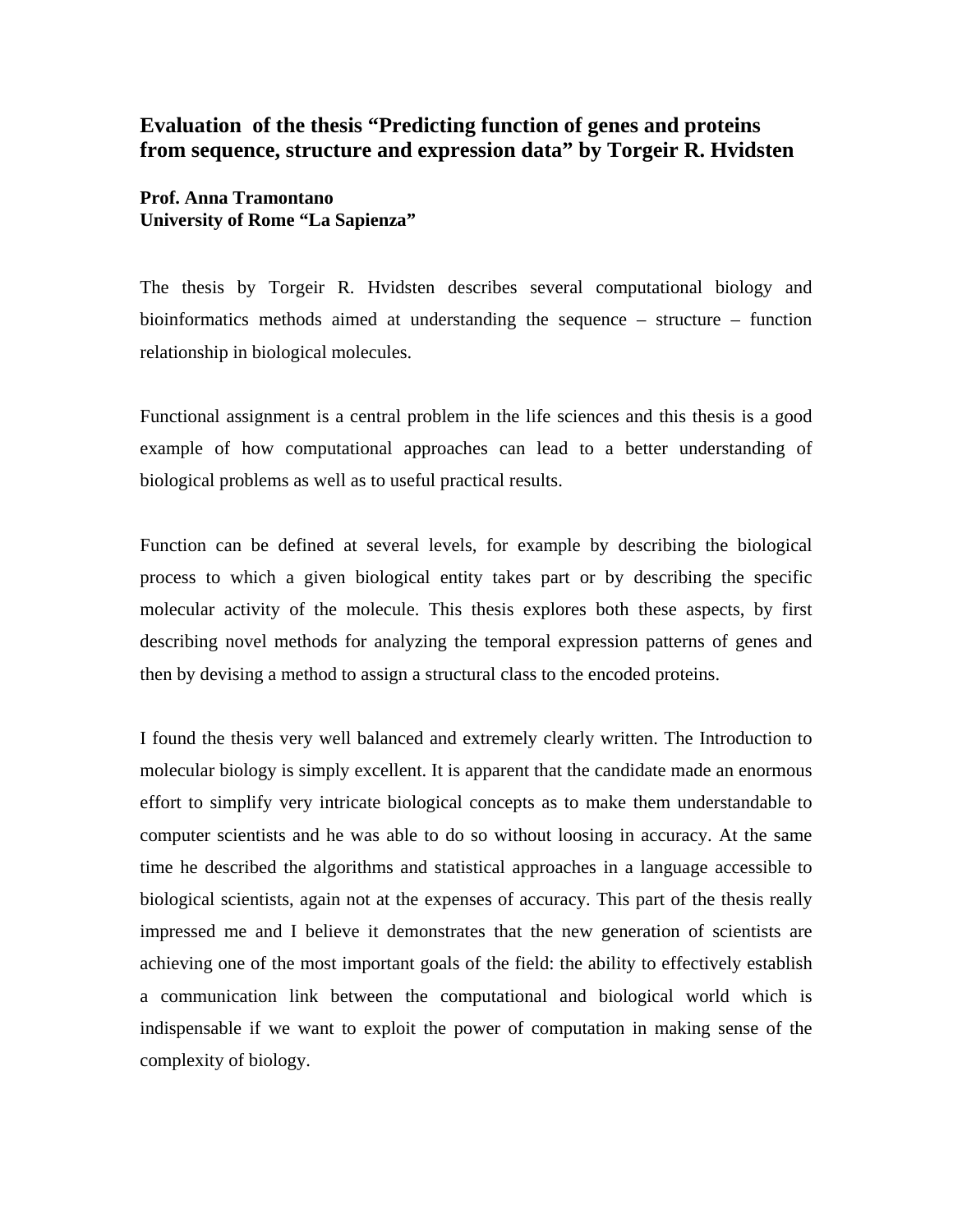The methods described in the thesis are all at the forefront of computational biology and of bioinformatics.

The first two papers address the issue of how to relate the temporal expression pattern of genes with their biological function and it does so by using a rule learning approach based on the rough set theory, an approach pioneering by the laboratory where the thesis work was performed. The innovation consists in using rule induction obtained by analyzing the measured biological effects in terms of combinations of causes. The results are excellent and competently evaluated. A further advantage of the selected approach is that the generated rules can be used to interpret the observed effect in biological terms.

The similar temporal expression pattern of different genes is the result of common control mechanisms that have exquisite specificity and great robustness. The candidate analyzed this aspect of the problem in paper III, where he set to find signatures for these common regulatory mechanisms, taking into account the fact that gene expression regulation must be combinatorial in nature to achieve specificity and robustness.

In the next two papers, the candidate looked at the relationship between the protein sequences and their structures, another central problem in computational biology. Should we be able to correctly infer the three-dimensional structure of all the biological entities, we could complete our understanding of the genomic data, correlate each of the molecules with a specific molecular function, understand how they interact with each other, etc.

The problem is very complex due to the physics of the process by which a protein sequence achieves its three-dimensional structure. One relatively recent observation is that the menu of possible three-dimensional arrangements of proteins seems to be limited and therefore it might be possible to assign a given protein to classes describing its architecture. Once again this is a problem of extreme interest and it is attracting a concentration of efforts from a large community of scientists. The papers described here are based on a novel, and very interesting, idea of combining sequence and structure